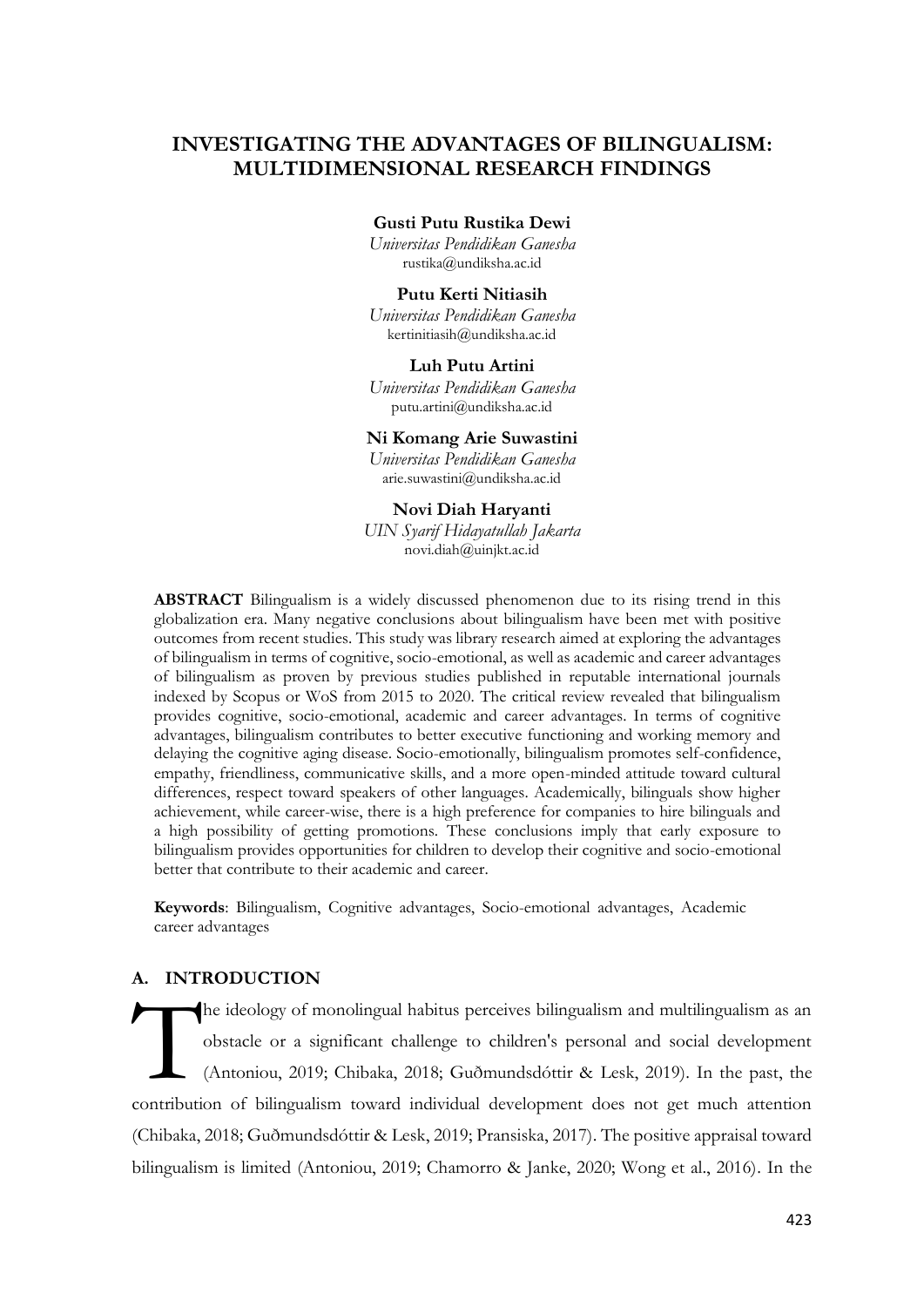twentieth century, bilingualism is considered a cause of cognitive disadvantages and slow language development (Antoniou, 2019; Chamorro & Janke, 2020; Pransiska, 2017). This assumption is triggered by several studies in the 1920s-1950s which presented that individuals who were able to speak multiple languages have a poor score in verbal tests related to cognitive ability (Antoniou, 2019; Chamorro & Janke, 2020; Guðmundsdóttir & Lesk, 2019; Kroll & Dussias, 2018). Strong evidence regarding the contribution of bilingualism to slow language development or speech delay is not presented (Antoniou, 2019; Bodig et al., 2020; Cioè-Peña, 2020; Pransiska, 2017; Wong et al., 2016).

Nowadays, bilingualism is considered a common phenomenon in multinational countries, where one or more international languages are used for communication (Butvilofsky & Gumina, 2020; Cioè-Peña, 2020; van den Noort et al., 2019). The bilingual population of the world grows up since internationalism is spreading out through trade, travel, immigration, communications, and mass media (Ee, 2019; Eisenstein Ebsworth et al., 2018; van den Noort et al., 2019). Onethird of the world's population is bilingual due to rapid cultural, social, and economic development (Akgül et al., 2019; Eisenstein Ebsworth et al., 2018). Moreover, many countries are officially declared bilingual or multilingual countries, such as Canada, Switzerland, and Belgium. According to the European Commission 2006's survey in 25 different countries in Europe, 56% of Europeans could speak another language besides their first language in their communication (Chen & Padilla, 2019).

Other parts of the world have started to see the importance of bilingualism (Butvilofsky & Gumina, 2020; Pransiska, 2017). In Malaysia, students are encouraged to learn English early to prepare the young generation to compete with the global community (Pransiska, 2017). Melayu language is also emphasized together with English in order to promote bilingualism. In the United States, there is a high demand for parents to make their children bilingual (Pransiska, 2017). It contributes to developing two-way bilingual education programs in the United States (Ee, 2019; Pransiska, 2017). In Netherlands and Belgium, schools introduce at least three foreign languages to children (Chen & Padilla, 2019; van den Noort et al., 2019). Foreign languages are actively used in the workplace and daily communication in those countries (Chen & Padilla, 2019; Hsin & Snow, 2017; van den Noort et al., 2019). In Indonesia, English as a foreign is a mandatory subject in high schools and higher educations, with encouragement for elementary and early education to introduce English in their local curriculum (Listiani et al., 2021; Sari et al., 2021; Suwastini, Adnyani, & Wiraningsih, 2020). The governments' support toward bilingualism contributes positively to various aspects of life (Purnamasari, Putra, & Suwastini, 2018; Suwastini & Yukti, 2017). Many studies showed consistent results about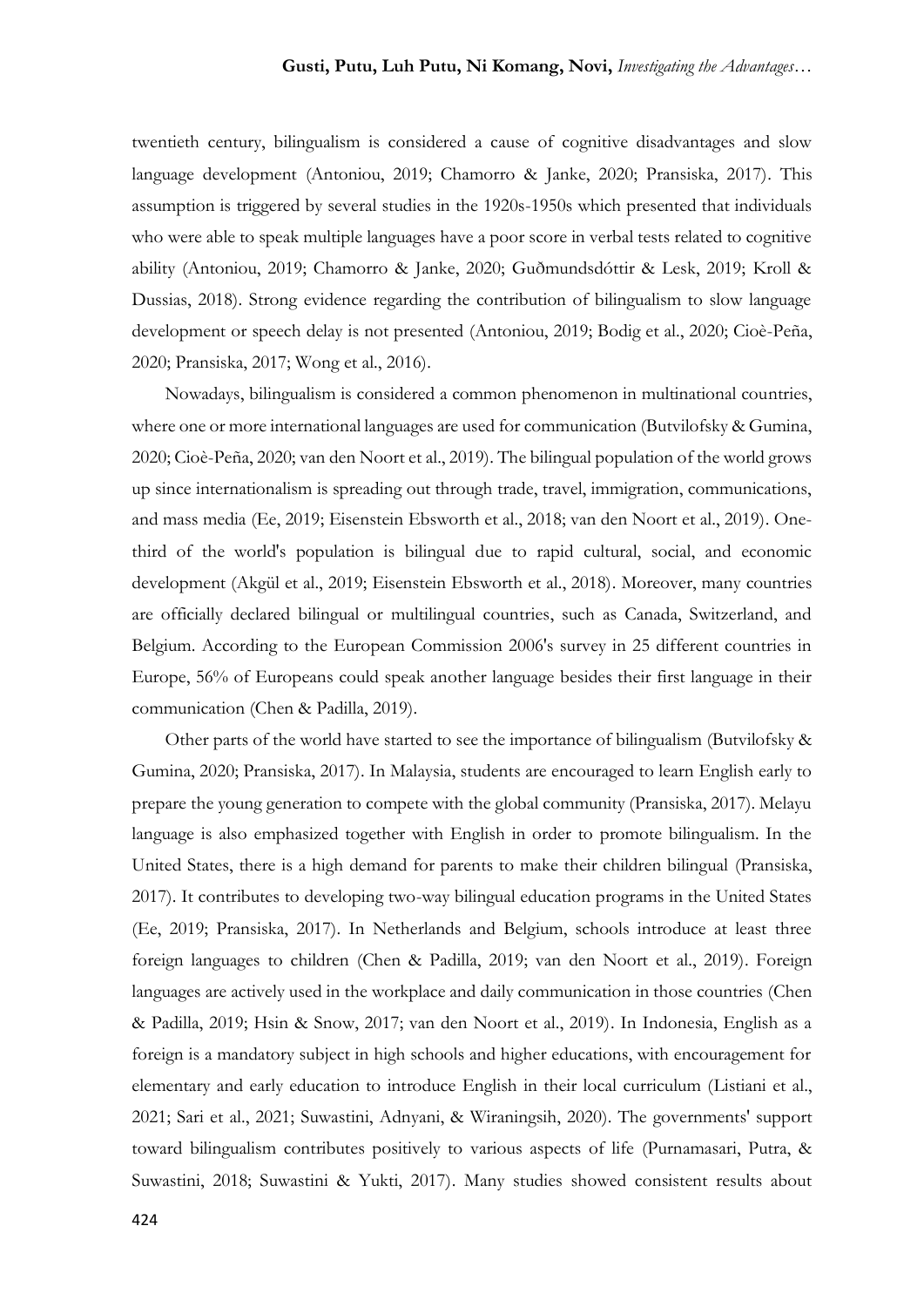bilinguals' better performance compared with monolinguals in terms of their cognitive development, language competence, academic achievements, and career development ( Alqarni & Dewaele, 2020; Altman et al., 2018; Blom et al., 2017; Bodig et al., 2020; Chamorro & Janke, 2020; Cox et al., 2016; De Cat et al., 2018; El-Dakhs & Altarriba, 2018; Gándara, 2018; Grundy & Timmer, 2017; Guðmundsdóttir & Lesk, 2019; Hopewell & Butvilofsky, 2016; Hsin & Snow, 2017; Huang, 2020; Kopečková, 2016; Lukasik et al., 2018; Nicoladis et al., 2016; Nguyen & Hamid, 2018; Poarch & Krott, 2019; Samuel et al., 2018; Vender et al., 2021; Yow et al., 2017; Zeng et al., 2019).

Concerning the gap between the negative assumptions against bilingualism and the more positive attitudes toward bilingualism, the present study took the positive point of view on bilingualism. It aimed to explore previous studies on bilingualism and the benefits they offer. The present study focused on answering what benefits bilingualism offers in terms of cognitive development, socio-emotional improvement, and academic and career advantages. This present study is expected to present a comprehensive mapping on the advantages of bilingualism. The review is also expected to be useful for educators interested in designing bilingual programs. The summary resulted from this study can also be a preliminary study for researchers attempting to do further research in bilingualism.

#### **B. REVIEW OF LITERATURE**

### **Bilingualism and Types of Bilingualism**

Bilingualism is considered a common phenomenon in multinational countries, in which some members of the society have a significant language for communication in additon to their mother tongues (Khabirova & Abrosimova, 2016). Bilingualism is defined as using another language than the native language fluently to communicate (Walner, 2016). Bilingualism occurs as the result of different linguistic groups which are in contact. The bilingual population of the world grows up since internationalism is spreading out through trade, travel, immigration, communications, and mass media (Baker, 2011; Noort et al., 2019). One-third of the world's population is bilingual due to rapid cultural, social, and economic development (Akgül et al., 2017).

In terms of age, there are child bilingualism and adult bilingualism. De Jong (1986), as cited in Marlina (2016), classifies child bilingualism into beginning bilingualism (0-4 years old) and middle bilingualism (5-11 years old). Meanwhile, Romaine (1995), as cited in Marlina (2016), divides child and adult bilingualism into three types: additive bilingualism, dominant bilingualism, and semilingualism. Additive bilingualism refers to a positive and high level of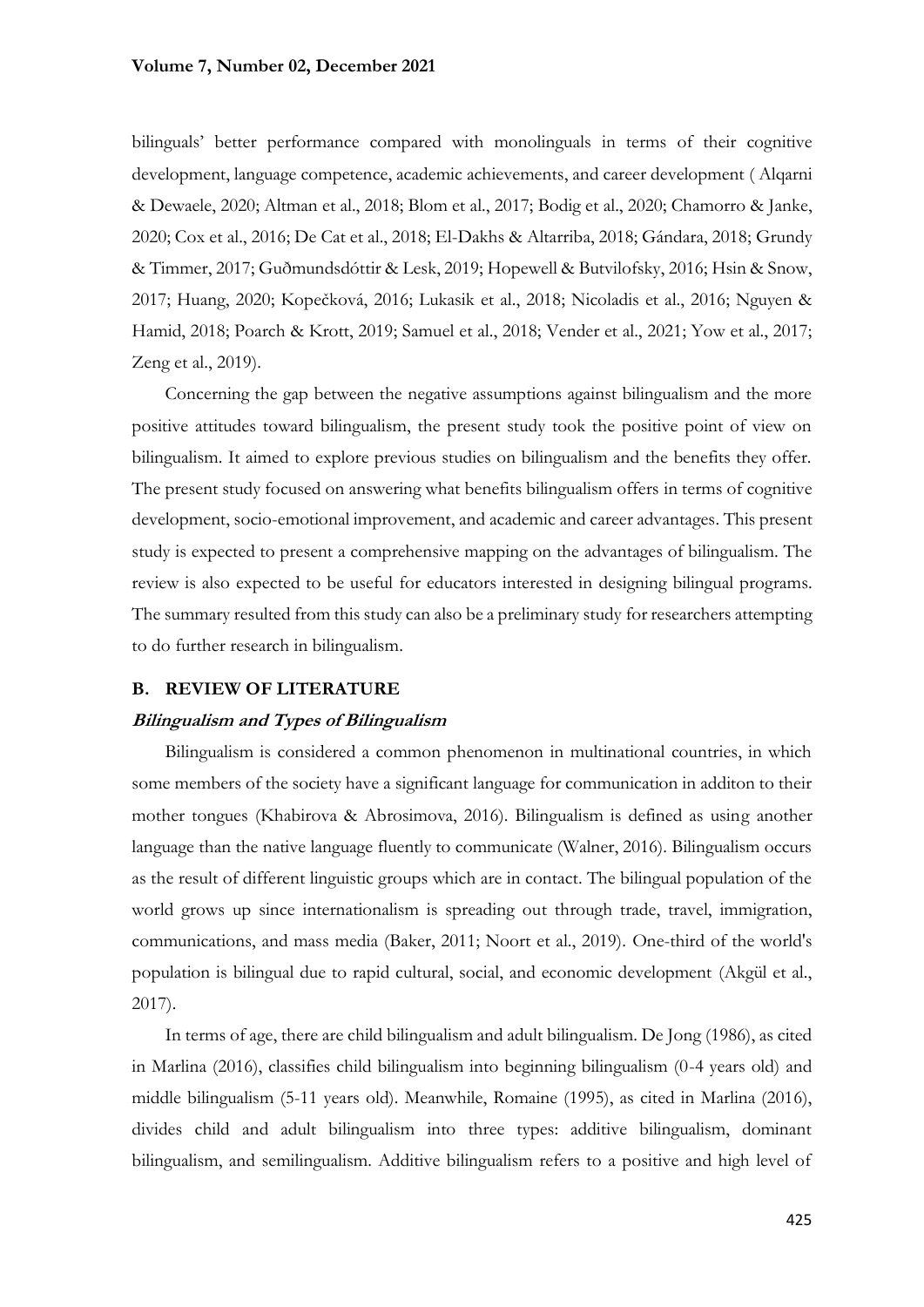cognitive effects in both languages. Dominant bilingualism means a person has a native-like level in one language, either positive or adverse effects. Semilingualism refers to the low level of both languages. It can be dominant, but the cognitive effect is negative.

Bilingual is also defined differently based on its type. Serra (2017) mentions three bilingual types: planned bilingual, natural bilingual, and adult bilingual. Planned bilingual refers to someone who achieves their languages through a planned strategy from parents. A natural bilingual is a person who was born in an environment that naturally offers many languages. Adult bilingual refers to those people who move to a foreign country and start to learn a new language.

#### **Myth about Bilingualism**

In the past decades, bilingualism and multilingualism were perceived negatively, where they were considered obstacles to individual and social development (Chibaka, 2018). On the other hand, monolingualism is more attractive since monolinguals seem very content with their mother tongue (Chibaka, 2018). The contribution of bilingualism toward individual development does not get much attention as bilingualism was believed to contribute to several cognitive disadvantages (Antoniou, 2018). Many studies in the 1920s-1950s also showed that the process to master two languages concurrently impeded their speech development and contributed to their low scores on verbal tests (Antoniou, 2019; Kroll & Dussias, 2018; Pransiska, 2017). In addition, introducing a second language at an early age was assumed to cause irrevocable damage to a child's language and cognitive development (Antoniou, 2018; Kroll & Dussias, 2017).

However, these myths were not supported by strong evidence since neurological or physiological factors can cause slow language development (Antoniou, 2018; Kroll & Dussias, 2017). Thus, the present study takes a positive point of view on bilingualism and explores its benefits, as proven by previous studies.

# **C. METHOD**

This present study was designed as library research by highlighting and summarizing the findings of previous studies on the advantages of bilingualism. The model of the library research used was from George (2008). The step-by-step research procedure followed adaptation made by Ariantini et al. (2021), as displayed in Figure 1 below. The study was started by selecting the topic in step 1, which is the advantages of bilingualism. In step 2, the research questions were proposed related to bilingualism's cognitive, socio-emotional, academic, and professional development benefits. Determining the research plan and database browse the related article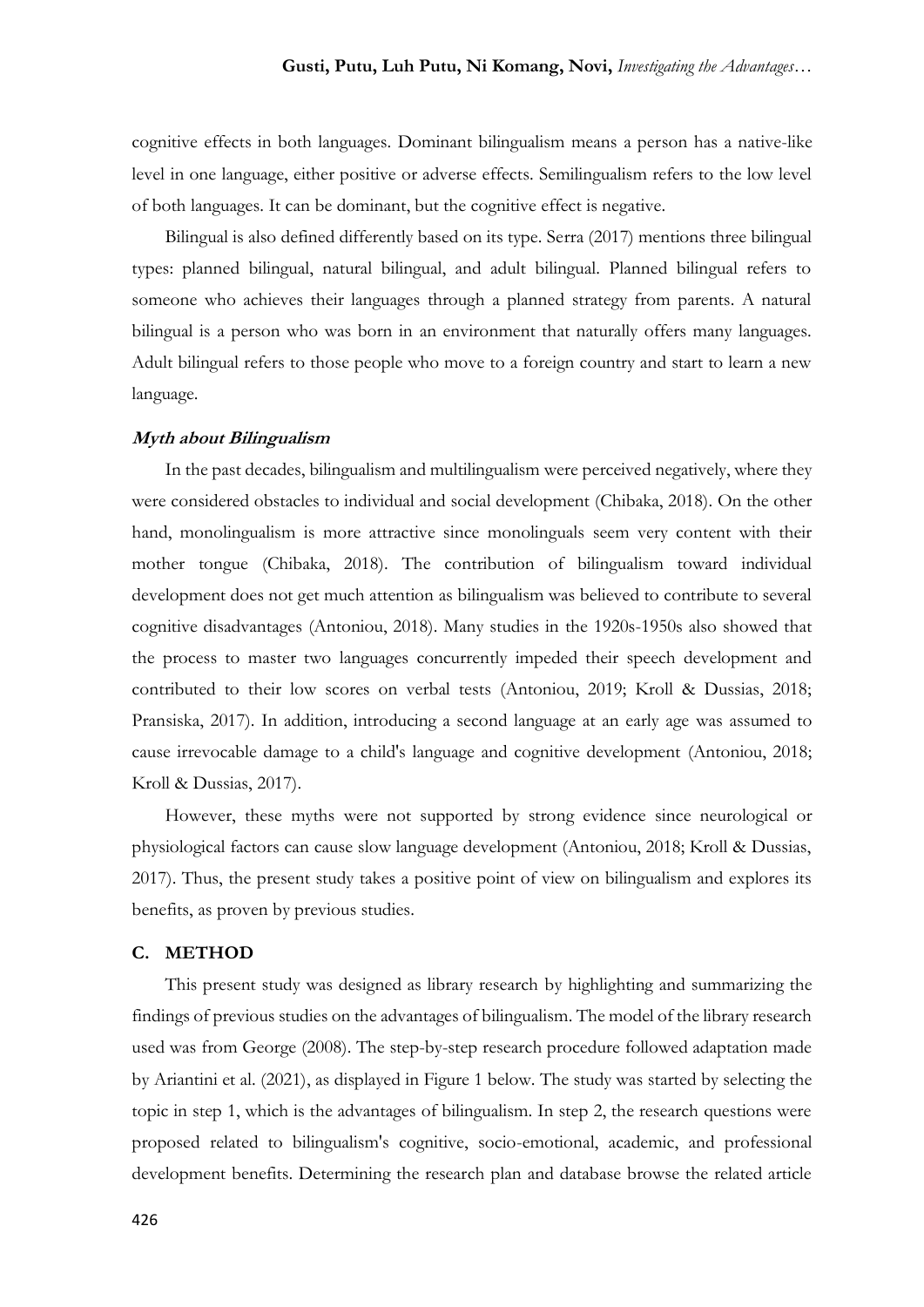were done in steps 3 and 4, respectively. The database used were Google Scholar, Semantic Scholar, ERIC, and Science Direct. Step 5 was the data collection stage. The sources were collected from the chosen database. The articles selected had to fulfill the determined criteria: published in reputable international journals indexed by Scopus or WoS between 2015-2020, contained keywords such as "advantages of bilingualism," "cognitive advantages of bilingualism," "socio-emotional davantages of bilingualism," "academic advantages of bilingualism," "profesional advantages of bilingualism," and "bilingualism and carrier advancement." With the determined criteria, there were 34 articles taken into consideration.



excluded. After the exclusion, there were 31 articles selected for this present study. They were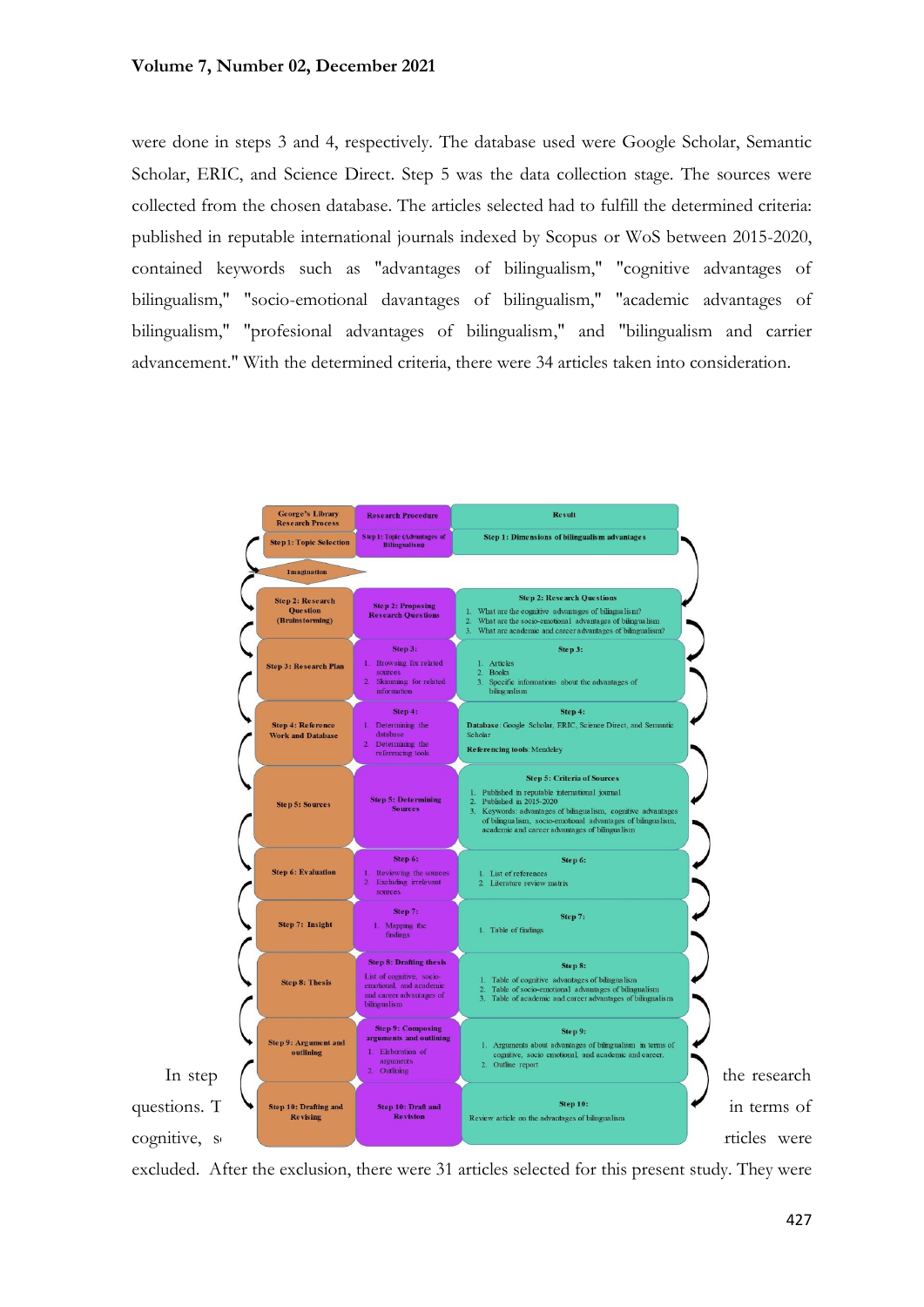then critically reviewed, their data and arguments were summarized, categorized, and synthesized to answer the proposed questions. After the conclusion was drawn, the results were organized into a coherent outline to comprehensively elaborate the present study's theses in the present article.

### **D. FINDINGS AND DISCUSSION**

The result of the analysis of previous studies related to the advantages of bilingualism showed that the advantages of bilingualism contribute to the development of three dominant aspects, namely cognitive, socio-emotional, and academic and career, as displayed in the following diagram.



Figure 2. Frequency of empirical studies related to the advantages of bilingualism

Figure 2 showed that among 31 studies reviewed in this present study, the empirical evidence related to the advantages of bilingualism is dominant on cognitive advantages. Eighteen studies argue for the advantages of bilingualism on the cognitive aspects. In terms of socio-emotional advantages, nine studies have provided evidence on how bilingualism contributes to socio-emotional development. Thirteen studies indicate that bilingualism contributes to academic and career advantages.

#### **Cognitive Advantages**

In terms of cognitive aspects, eighteen out of thirty-one studies reviewed in this study argue for the benefits of bilingualism for promoting cognitive control, working memory, and metalinguistic ability. Figure 3 below shows that eight studies argue for bilingualism to affect children's metalinguistic ability positively. Six studies found that bilingualism contributes to children's cognitive control. In comparison, four studies indicated that bilingualism improves children's working memory.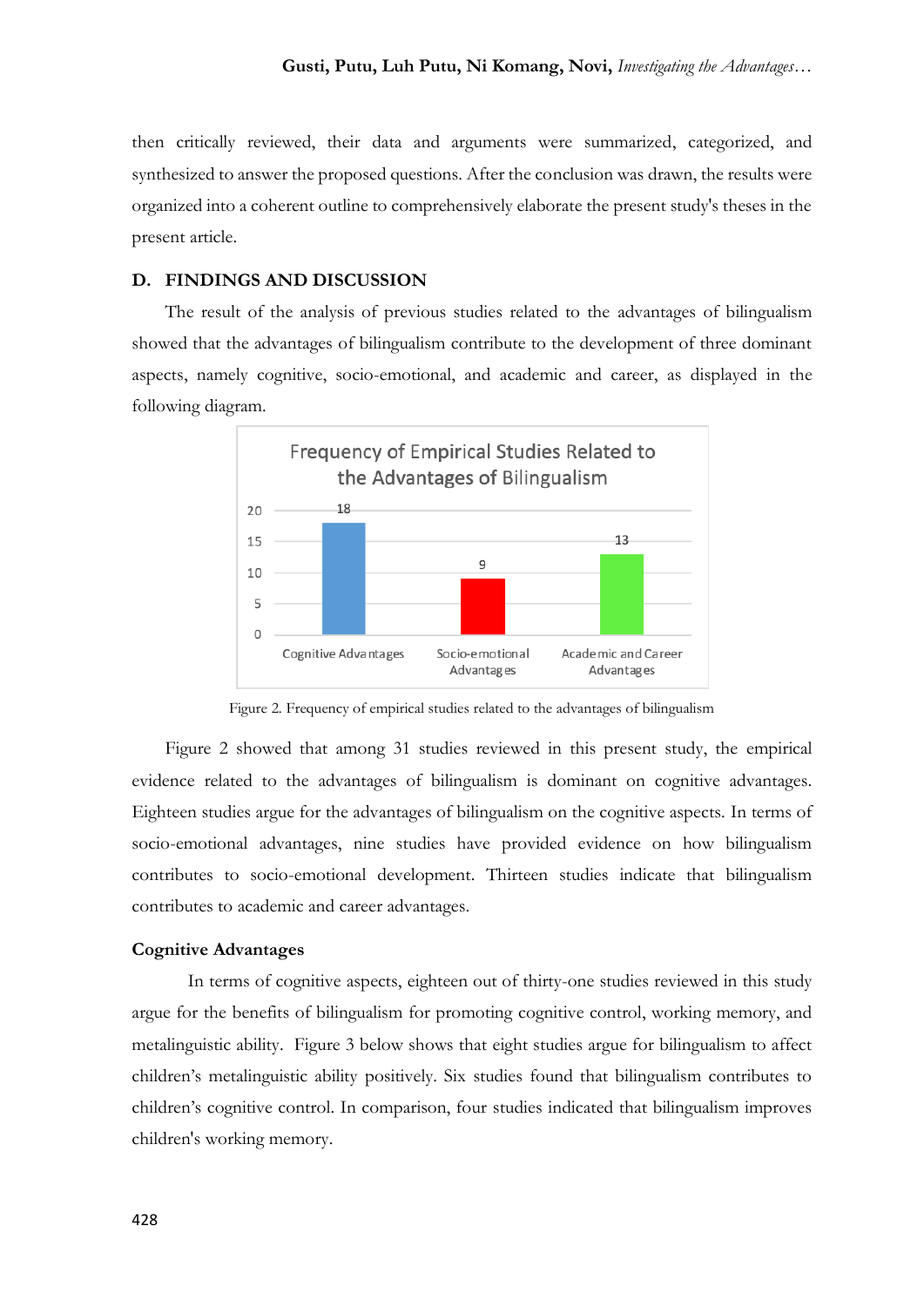

Figure 3. Frequency of studies related to cognitive advantages of bilingualism

Cognitive control ability allows children to focus on particular stimuli (Tabori et al., 2018; Vender et al., 2018). Bilingualism is argued to positively boost an individual's cognitive control ability (Blom et al., 2017; Chamorro & Janke, 2020; Daubert & Ramani, 2019; Huang, 2020; Tabori et al., 2018; Vender et al., 2018). According to (Tabori et al., 2018), learning more than one language will develop children's executive functioning ability, which affects their ability to plan, achieve goals, and adapt to situations to achieve the set goals. Because bilinguals are accustomed to switching between the languages, they are fluent in, they have strong selective attention that allows them to focus on one language at a time (Blom et al., 2017; Chamorro & Janke, 2020). They further elaborate that bilinguals' ability to focus on a specific language affects their response inhibition, which prevents their attention from being distracted. Their ability to direct their attention to a particular selected focus and prohibit distraction gives bilinguals more cognitive control than their monolingual counterparts. Good cognitive control among bilinguals is also attributed to their better social cognition (Al-Shujairi et al., 2015; Cox et al., 2016; Kalashnikova et al., 2020; Wong et al., 2016). Bilinguals think simultaneously in the languages they master, enabling them to focus on multiple stimuli and having higher multitasking ability than monolinguals (Poarch & Krott, 2019). It also allows bilinguals to develop different patterns in allocating attention to visual stimuli, enabling them to direct their attention early on (Kalashnikova et al., 2020) while paying attention to specific details and processing a more comprehensive range of information (Blom et al., 2017). This unique combination of cognitive control that allows bilinguals to direct their attention to a particular focus while processing other information in different stimuli makes bilinguals more observant to people around them, contributing positively to their social cognition.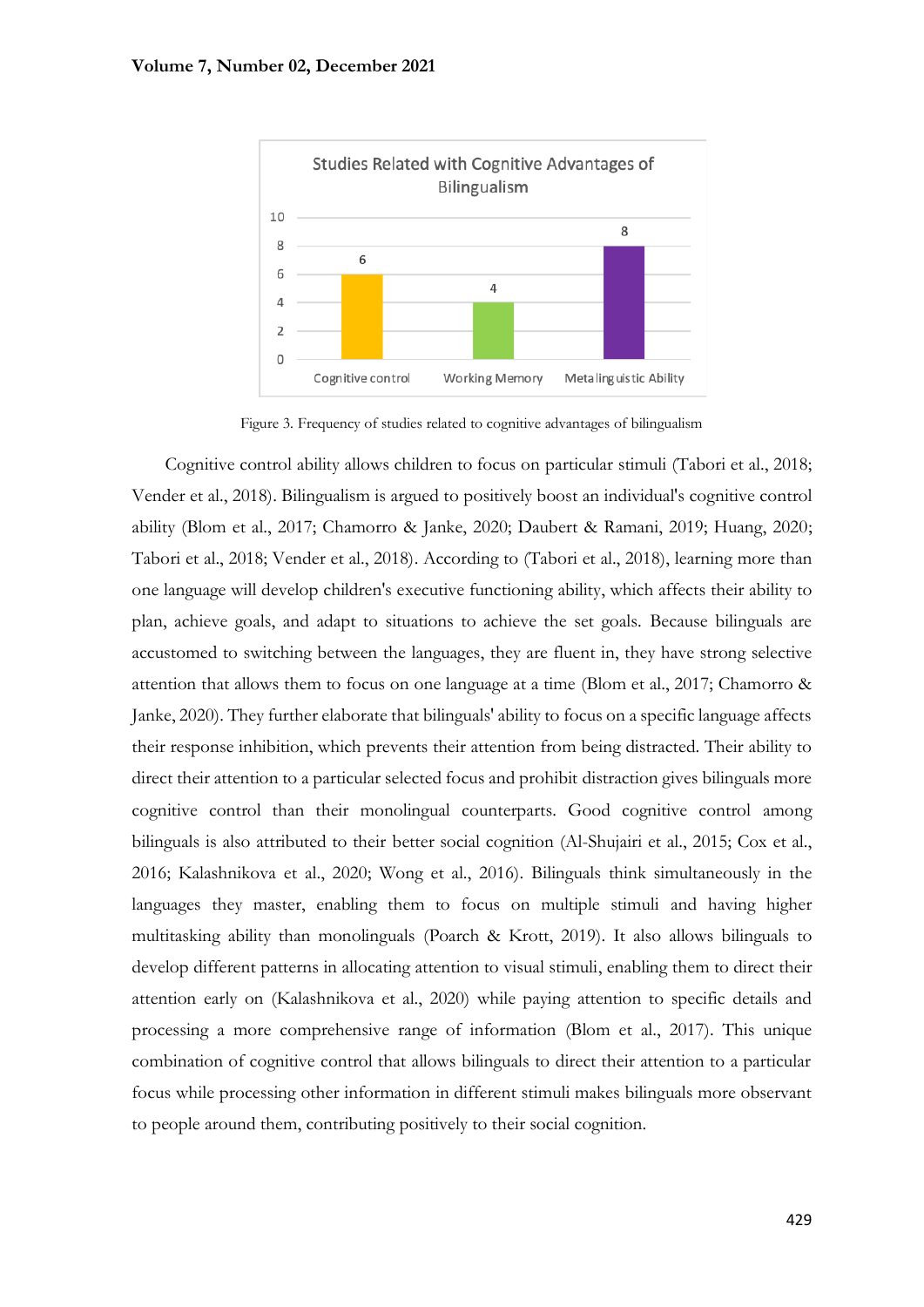The ability of bilinguals to respond to multiple stimuli is closely related to their higher working memory capacity. Working memory is the amount of information used while accomplishing specific tasks (Daubert & Ramani, 2019; Grundy & Timmer, 2017; Huang, 2020; Lukasik et al., 2018). According to Daubert & Ramani (2019), Grundy & Timmer (2017), Huang (2020), Lukasik et al. (2018), bilinguals have better working memory capacity owned by bilinguals compared to monolinguals. Second-language experience has positively affected an individual's working memory capacity and performance (Grundy & Timmer, 2017; Lukasik et al., 2018). The ability to think in two or more languages contributes to the capacity of bilinguals' memory to store more informations (Daubert & Ramani, 2019; Huang, 2020). Therefore, bilinguals can store more informations on their short memory compared with monolonguals (Lukasik et al., 2018) It is proven by a study conducted by Daubert & Ramani (2020) who found that bilinguals perform higher ability in addition and numeral identification due to their working memory capacity. The advantages of bilingualism on working memory gives significant impact on students' learning performance. This advantage will minimize the errors when using the languages they speak (Manik & Suwastini, 2020; Sari et al., 2021; Suwastini & Yukti, 2017). It contributes to learning new languages to prevent fossilization errors in using the target language (Manik & Suwastini, 2020; Sari et al., 2021). Moreover, better working memory possessed by bilinguals enables them to outperform monolinguals in reading and writing tests (Manik & Suwastini, 2020; Senawati et al., 2021).

Metalinguistic awareness is a set of multiple abilities or skills to focus on the structure and form of language, including formal aspects such as phonological, morphological, syntactic, and lexical awareness (Altman et al., 2018). It functions as the initial stages of recognizing language structure and form developed in language acquisition (Altman et al., 2018). Several studies argued that bilingualism contributes to children's metalinguistic awareness (Altman et al., 2018; Hopewell & Butvilofsky, 2016; Hsin & Snow, 2017; Kopečková, 2016; Lindholm-Leary, 2016; Vender et al., 2021; Yow et al., 2017; Zeng et al., 2019). In terms of phonological awareness, bilingualism contributes to the ability of a bilingual to produce difficult phonemes in L3 learning (Kopečková, 2016). Exposure to more than one language enriches their sensitivity in learning a new language (Manik & Suwastini, 2020; Maheswari, Adnyani, & Suwastini, 2020; Suwastini & Yukti, 2017; Suwastini et al., 2020; Senawati et al., 2021). Related to language structure, bilinguals showed increased volume in component language structures and connective tracts compared to monolinguals (Al-Shujairi et al., 2015; Kopečková, 2016; Wong et al., 2016). Bilinguals develop morphological awareness depends on the lengths of exposure to the second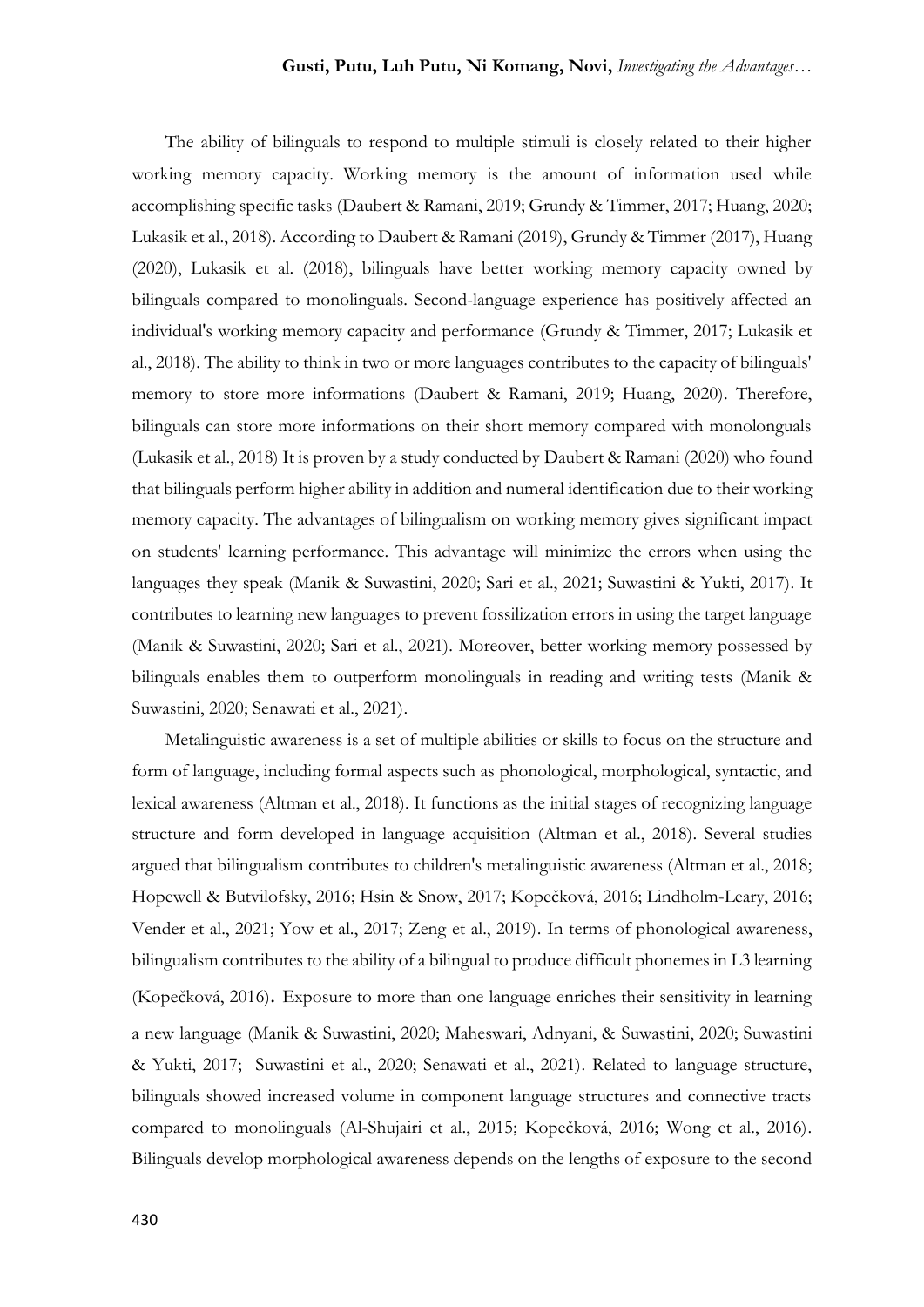language and the use of referential cues (Altman et al., 2018; Yow et al., 2017). Vender et al. (2018) found that bilingualism provides advantages to people with dyslexia. Bilingual dyslexics performed better than monolingual in abstractly applying morphological rules based on the input in their second language (Vender et al., 2018). Bilingual children can identify correct objects and words better than monolingual children since they can do fast mapping of inferential cues to identify words and objects (Yow et al., 2017).

The advantages of bilingualism on cognitive aspects are various. It includes the advantages of executive functioning, enabling individuals to pay attention to particular stimuli and give fast and accurate responses. Besides, contact with two or more languages can improve an individual's working memory capacity and performance in which bilinguals perform better in verbal fluency, numerical test, and literacy. Moreover, bilingualism positively impacts metalinguistic awareness, including phonological awareness, morphological awareness, lexical recognition, syntactic and semantic awareness.

#### **Socio-emotional Advantages**

This study highlighted the result of previous studies related to the advantages of bilingualism in several socio-emotional aspects. It was found that five socio-emotional aspects are developed when children learn more than one language. Those aspects include emotional concept, open-minded attitude, respect toward diversity, social skill (communication and collaboration), and affectionate attitude. Figure 4 presents the socio-emotional aspects that are affected positively by bilingualism.



Figure 4. Studies related to socio-emotional advantages of bilingualism

The diagram above shows that most of the research reviewed in the present study found that bilingualism can enrich children's emotional concepts. Six studies indicated that bilingualism enriches children's emotional concepts, which helps students express their feelings.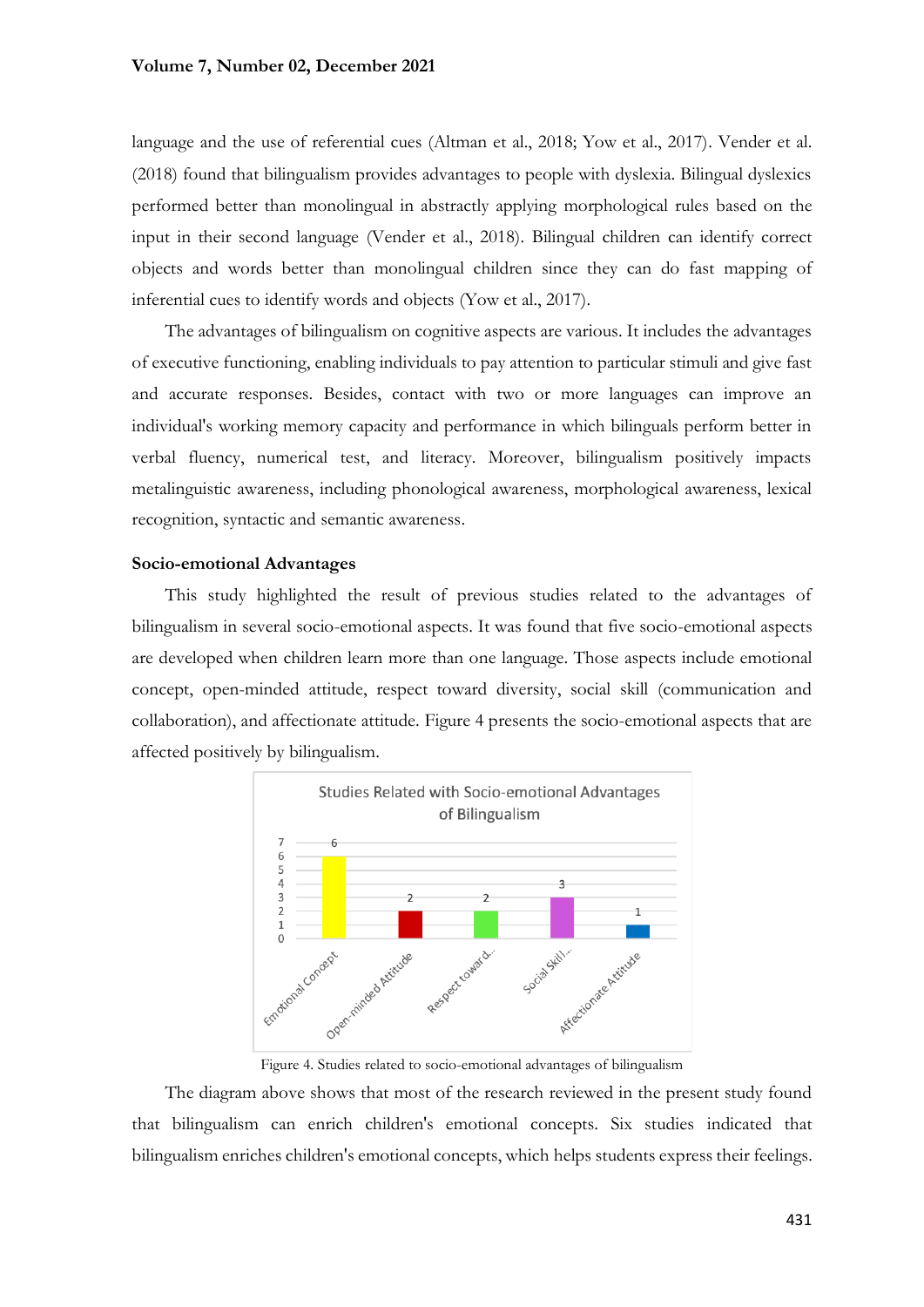Bilinguals or multilingual is considered access to a wide variety of predictions though emotion experiences and concepts in different linguistics context which enables them to interpret and express emotion in different language and context (Akgül et al., 2019; Alqarni & Dewaele, 2020; Bodig et al., 2020; El-Dakhs & Altarriba, 2018, 2019; Howard et al., 2021; Nicoladis et al., 2016). The ability to speak more than one language benefits the access of more emotional concepts across languages, which becomes the indicator of emotional intelligence (Akgül et al., 2019; El-Dakhs & Altarriba, 2018, 2019; Nicoladis et al., 2016). Understanding multiple cultures allows bilinguals to have a more emotional expression (Alqarni & Dewaele, 2020; Bodig et al., 2020; Howard et al., 2021). Moreover, the target language presented in the movies, comics, and other forms of literature presented many emotional expressions that influence the bilinguals' emotional concept (Hutapea & Suwastini, 2019; Puspawati et al., 2021; Utami et al., 2020). Their emotional concept will be various based on what they get from the culture of the target language. It directly makes them becoming more expressive and outspoken.

Two studies found that bilingualism makes children more open-minded because they indirectly learn about other cultures. Learning another language helps individuals access information, communicate efficiently, and be global citizens, which contributes to their personal and emotional development (Akgül et al., 2019; Nicoladis et al., 2016). The exposure of more cultural concepts presented in literature and movies is usually used as learning materials (Hutapea & Suwastini, 2019; Listiani et al., 2021; Wijaya et al., 2021). The target language presented in the selected learning material contains cultures and customs that provide insight for language learners to understand not only the linguistic aspects of the target language but also the culture (Blangsinga et al., 2021; Hutapea & Suwastini, 2019; Puspawati et al., 2021; Utami et al., 2020). The understanding of new cultures leads children to be more open-minded in responding to differences.

The development of children's respect attitude cannot be separated from their openmindedness (Akgül et al., 2019; Nicoladis et al., 2016). Open-minded children have more references to diversities in terms of culture and customs (Puspawati et al., 2021; Utami et al., 2020). Two studies highlighted that bilingualism raises children's respectful attitude toward diversity. It was found that some parents support their children to be bilingual since they believe that bilingualism helps their children to make friends and respect diversity (Akgül et al., 2019; Nicoladis et al., 2016). Bilinguals can respect linguistics and racial diversity more and display an open-minded attitude toward speakers of other languages. Their understanding of diversity is developed as they learn more languages (Nicoladis et al., 2016). Moreover, the value of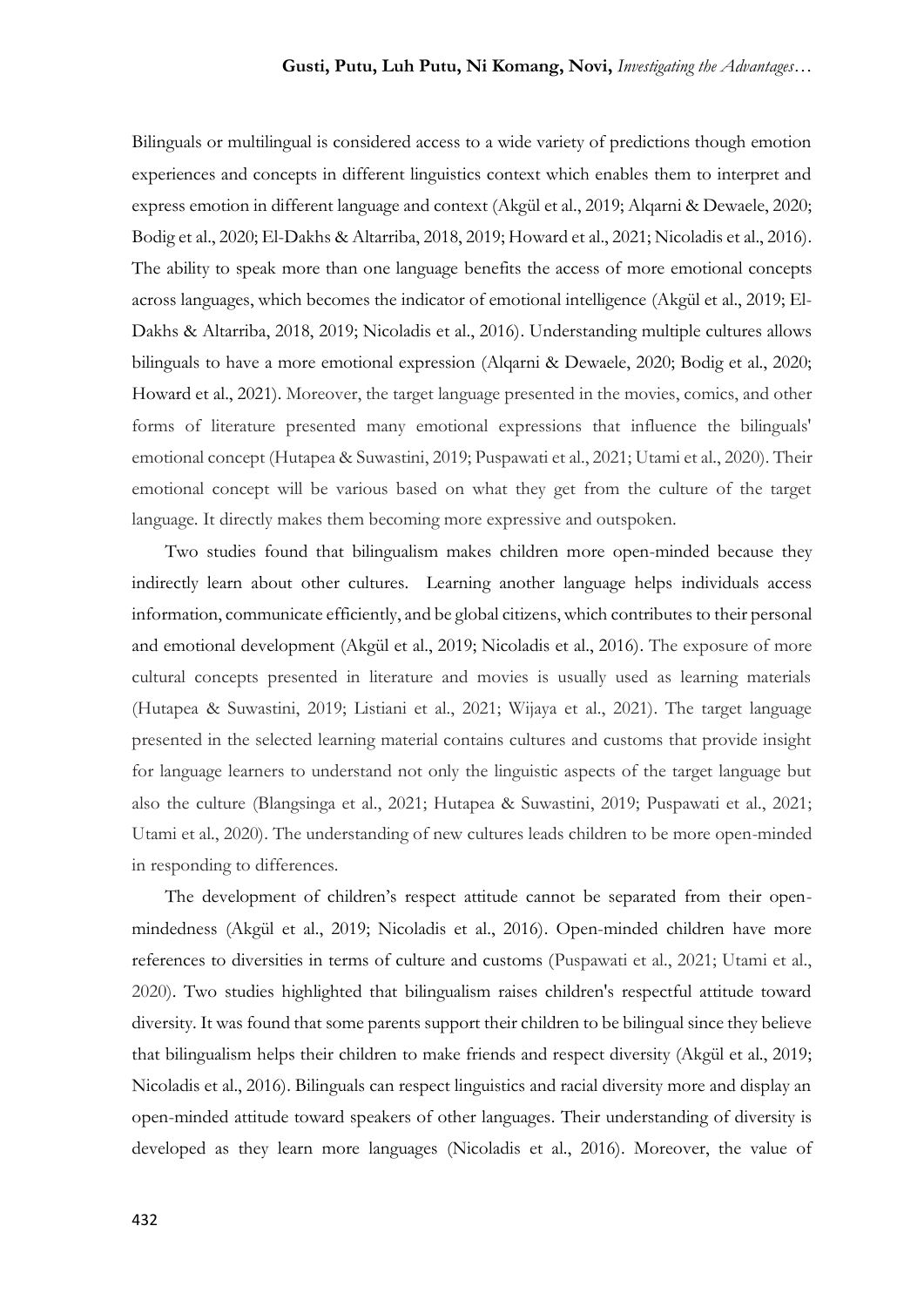respecting others is usually presented in the movies, which become prevalent in teaching media in the language classroom (Hutapea & Suwastini, 2019; Utami et al., 2020).

Bilingualism also contributes to the development of children's social skills, enabling them to communicate and collaborate with a broader range of communities (Akgül et al., 2019; Chamorro & Janke, 2020; El-Dakhs & Altarriba, 2019). It is highlighted in the findings of 3 studies. It was found that bilingual children show higher self-confidence in communicating and interacting with tourists (Akgül et al., 2019). It indicated that the ability to speak more than one language could raise children's confidence in interacting with others (El-Dakhs & Altarriba, 2019). This advantage is related to bilinguals' ability to express their intention and feeling accurately using their first language and second language. Moreover, the issue of the language barrier can be prevented (Chamorro & Janke, 2020). It makes communication and collaboration can be carried out (Akgül et al., 2019). Therefore, bilinguals have more opportunities to interact with a wide range of social and cultural groups, which makes bilingual children perform friendly attitude compared to monolinguals (Akgül et al., 2019).

One study found that bilingualism can improve caring attitudes in children with autism (Howard et al., 2020). The commonly cited reason is that maintaining bilingual exposure at home will enable children to enjoy relationships with extended family members (Howard et al., 2020). Bilingualism supports the expression of emotions (Alqarni & Dewaele, 2020). Bilinguals receive psychological satisfaction from using words that represent their feelings appropriately (El-Dakhs & Altarriba, 2018). Bilinguals tend to be more expressive when using adjectives in their second language rather than their mother tongue (El-Dakhs & Altarriba, 2018). It contributes to bilinguals' tendency to communicate more frequently in their second language than their mother tongue (El-Dakhs & Altarriba, 2019).

Related to the effect of bilingualism on socio-emotional, it is mentioned that access to more than one language enables children to have more emotion perception and emotion concepts that help them to interpret and express their emotion in various language contexts. Bilingualism also develops a more open-minded attitude and respect toward diversity. In addition, maintaining bilingualism in children with autism can help them maintain close and affectionate relationships with family.

#### **Academic and Career Advantages**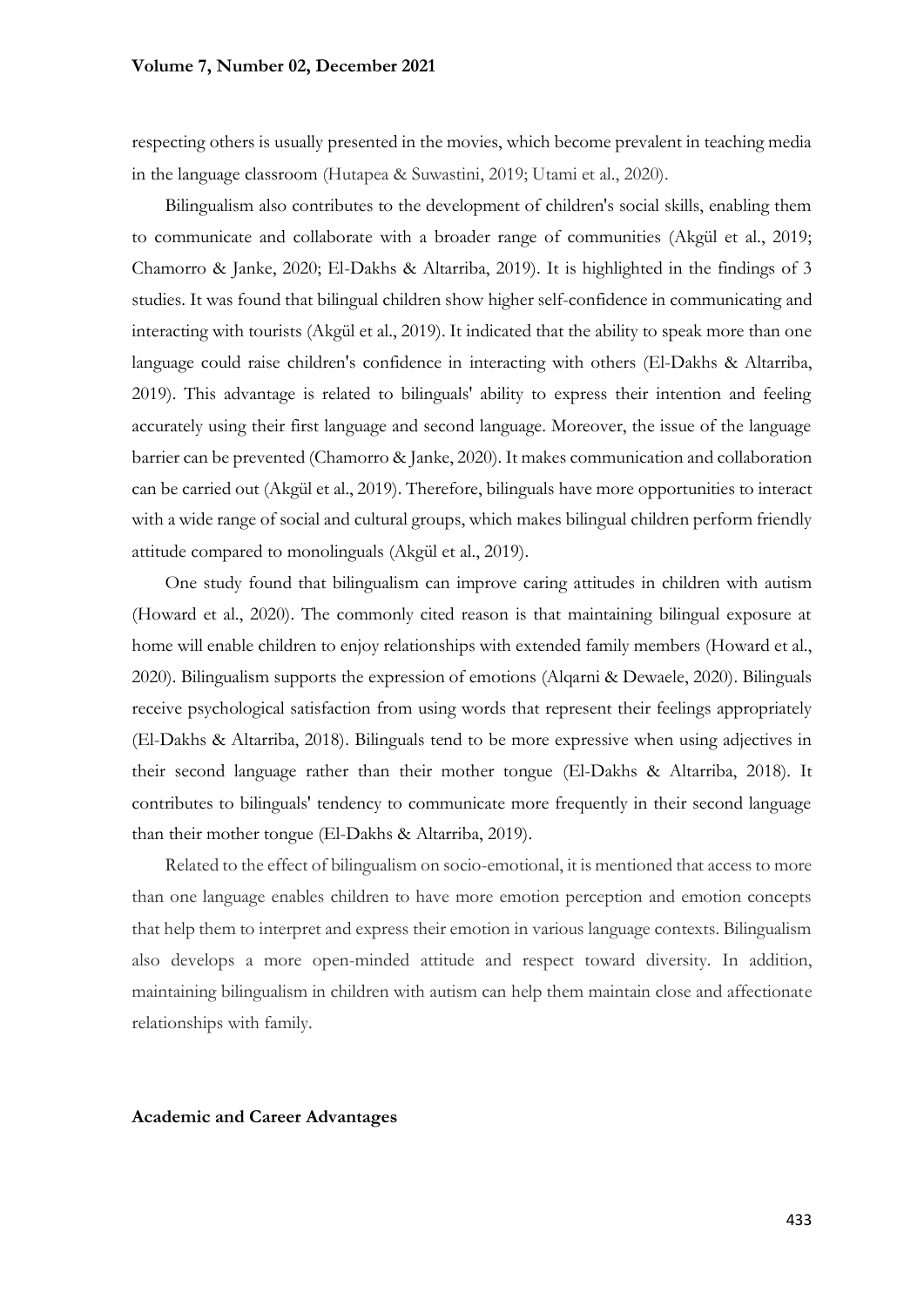The findings highlighted several studies that provide evidence related to bilingualism's academic and career advantages on academic achievement and career opportunity. Figure 5 shows the frequency of studies that provide empirical evidence related to bilingualism's academic and career advantages.



Figure 5. Frequency of studies related to academic and career advantages of bilingualism

Several studies have affirmed the academic advantages of bilingualism. The ability to speak more languages serves advantages in terms of academic achievement (Daubert & Ramani, 2019; De Cat et al., 2018; Gándara, 2018; Hopewell & Butvilofsky, 2016; Hsin & Snow, 2017; Huang, 2020; Lindholm-Leary, 2016; Pransiska, 2017; Vender et al., 2021; Yow et al., 2017). Pransiska (2017) stated that bilingual students could have more opportunities to enter their favorite university. Most good universities require their students to pass language tests, especially English tests (Butvilofsky & Gumina, 2020). Bilingualism is also perceived to give advantages to the children's academic life in which the children become more open-minded in learning new things (Akgül et al., 2019). It will provide an opportunity for the children to develop their general knowledge (Butvilofsky & Gumina, 2020; Lindholm-Leary, 2016). College students who learn a second language tend to have high academic achievement, better grades and are less likely to drop out (Lindholm-Leary, 2016; Pransiska, 2017). Bilingual children can read and write in both languages, which can be positive potential for academic advantages (Lindholm-Leary, 2016). Some studies found that bilinguals perform better English proficiency and skills than monolinguals (Al-Shujairi et al., 2015; Hopewell & Butvilofsky, 2016; Huang, 2020). Bilingual students display higher performance on writing tasks and reading comprehension tasks in which they can involve perspective articulation to control the length of the essay (Hopewell & Butvilofsky, 2016; Hsin & Snow, 2017; Huang, 2020). Bilinguals were perceived to have higher academic standards with less effort compared to monolinguals due to bilinguals' cognitive ability (Lindholm-Leary, 2016). It makes bilinguals achieve better scores specifically on language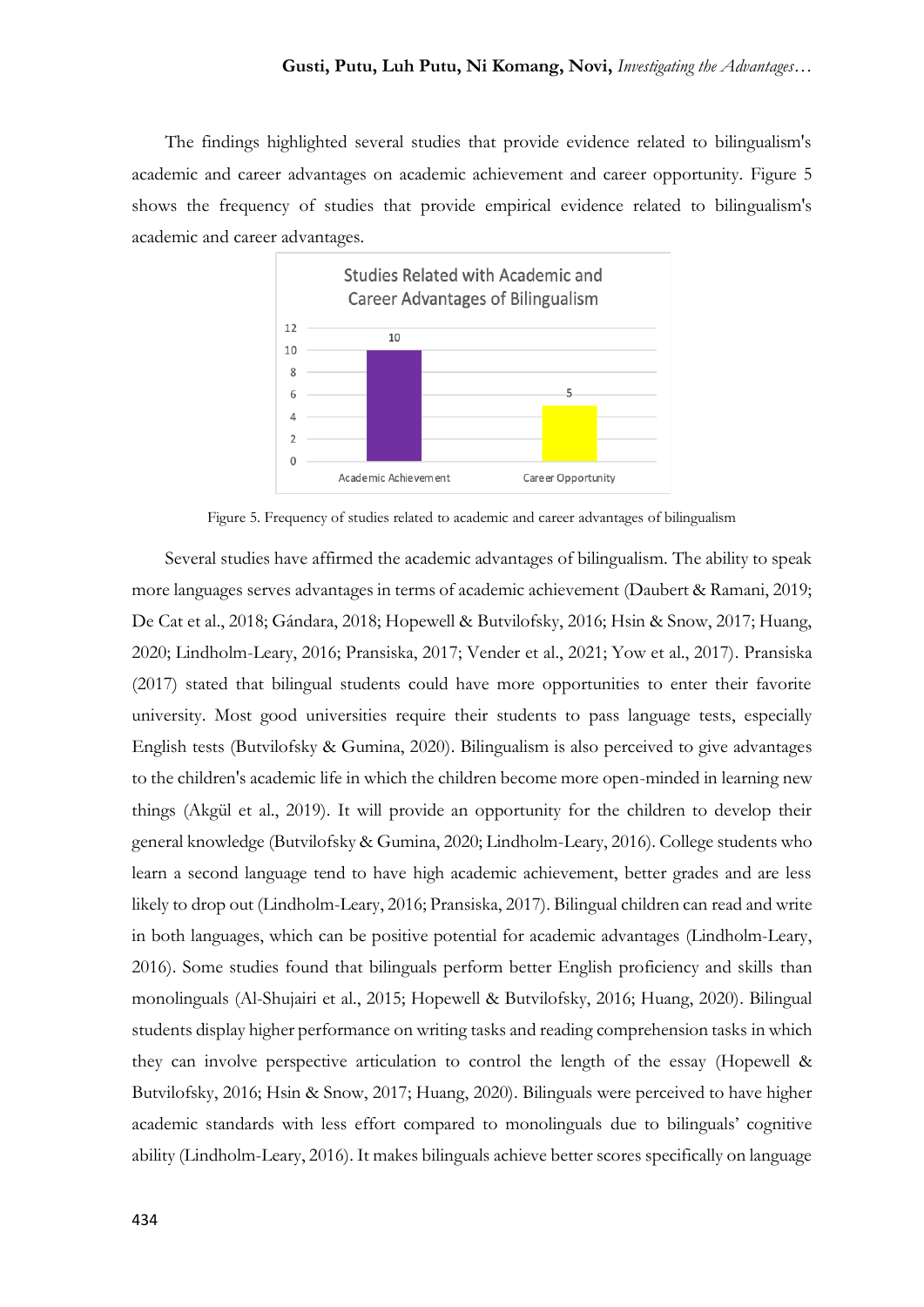skills test (Suwastini et al., 2020; Manik & Suwastini, 2020; Senawati et al., 2021). Therefore, language instruction needs to be customized based on the students' needs to maximize their achievement in learning the target language (Suwastini et al., 2021a). The effect of bilingualism on cognitive aspects, which is not limited to linguistic ability and numerical ability, provides benefits for bilinguals to improve their academic achievement (Daubert & Ramani, 2019). It becomes a positive investment for them to enter well-known universities. In addition, exposure to other languages and cultures through literature and movie will extend their perspective toward learning. They will become more critical, creative, independent, and directed (Puspawati et al., 2021; Suwastini et al., 2021b).

Career development or job market advantages are more apparent for bilinguals than for monolinguals (Butvilofsky & Gumina, 2020; Ee, 2019; Gándara, 2018; Lee et al., 2015; Lindholm-Leary, 2016). Bilingualism provides an opportunity to get better jobs and flexible career choices (Butvilofsky & Gumina, 2020). In the United States, bilinguals experience being employed in many companies that require native language mastery and English mastery (Ee, 2019; Gándara, 2018). There is a high possibility for employability and earnings for bilinguals in the United States (Ee, 2019). As the companies expand their score to the global market, the existence of bilingual employees is beneficial, which increases the needs of bilingual employees (Butvilofsky & Gumina, 2020; Lindholm-Leary, 2016). There is a preference for some companies in various sectors to hire bilinguals (Gándara, 2018). Most of the management service companies have a strong preference for hiring bilinguals (Gándara, 2018). Ee (2019) found that Asian workers in the United States received more economic advantages when they were fluent in English and their native language. In terms of career life, bilinguals will have more opportunities to work in various job areas, such as becoming employees in multinational companies, translators, and interpreters (Gándara, 2018). It provides more choices for bilinguals to work in the area that they are interested in. Moreover, there is a high tendency of bilinguals to be hired by companies and get prestigious positions due to their communicative ability and academic background (Suwastini et al., 2020; Puspawati et al., 2021). The cognitive and socioemotional advantages of bilingualism contribute to the career advantages of bilingualism, leading to impressive qualifications in terms of their personalities and abilities to fill the position in a company (Ee, 2019; Gándara, 2018; Lindholm-Leary, 2016).

Bilingualism provides academic and career advantages since bilingualism develops language skills that help students pass language tests to enter a university. Bilinguals also have higher academic achievement, which makes them easier to enter their favorite university. A wide range of job markets is provided as the needs for bilingual speakers are increased. Many companies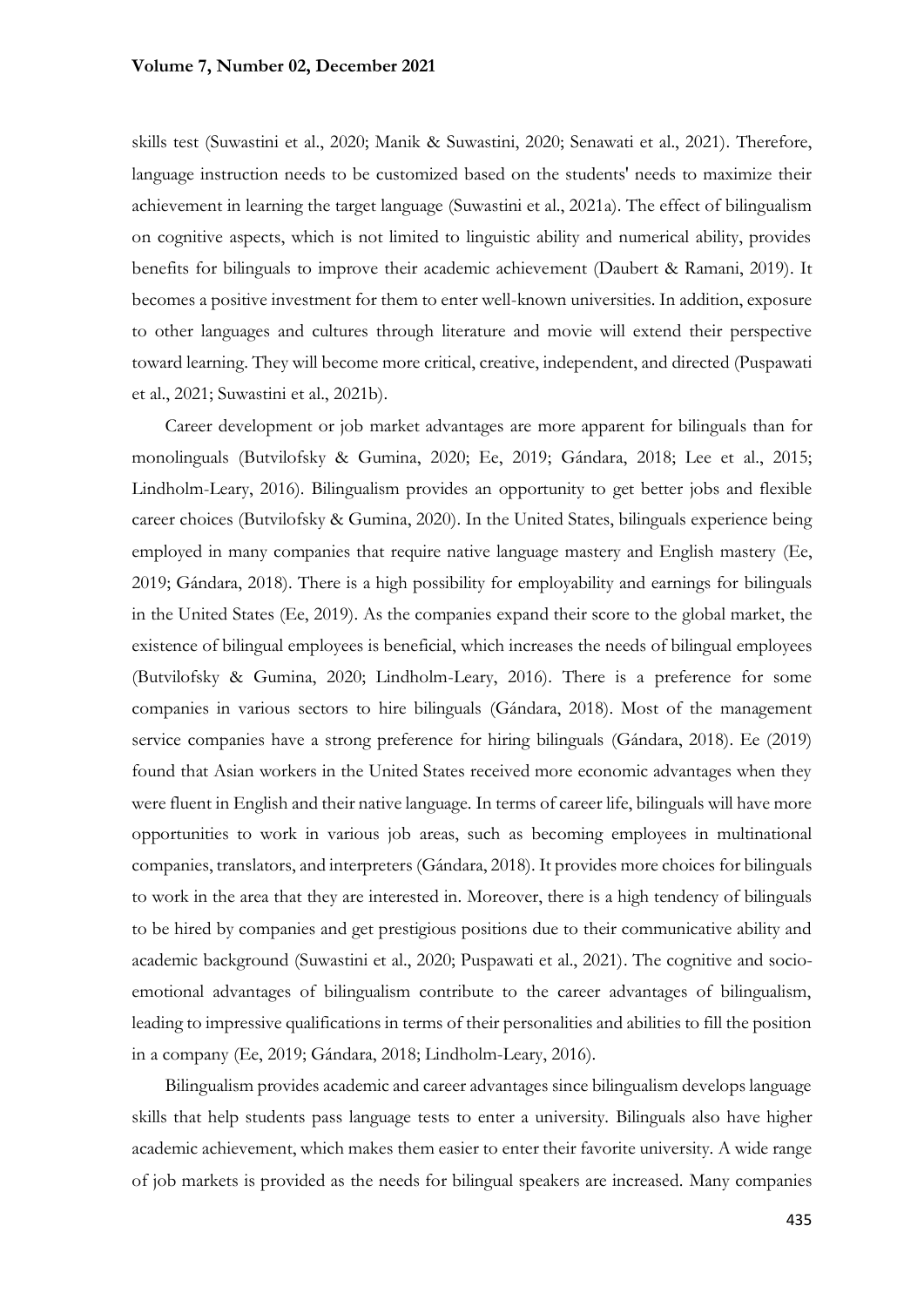prefer to hire bilingual employees since the expansion of the global market requires international relations, which are not limited to English.

### **E. CONCLUSION**

Bilingualism has been proven to serve advantages in several aspects. Bilingualism provides advantages in children's cognitive development, which deals with their cognitive ability. Bilingualism has a positive effect on executive functioning ability, which enables bilinguals to have higher sensitivity to recognize language structure, to be able to direct their focus on particular stimuli and to be able to connect their experience with the task. Bilingualism also contributes to the development of working memory, which deals with storing and manipulating information. The advantages of bilingualism on executive functioning ability and working memory can delay cognitive aging disease (dementia).

Bilinguals are also considered to have better socio-emotional development. Bilinguals show higher self-confidence and flexible personality. They display high confidence in communication since they can engage with a broader scope of community. Bilinguals are also believed to have higher empathy, resulting from the opportunity provided by their ability to speak more languages, so they have more understanding about particular events. Bilingualism makes individuals more friendly and open-minded as they respect speakers of other languages and people from other cultures.

The ability to speak more than one language provides an opportunity for the individual to achieve better academic and career aspects. The ability to speak more languages gives more opportunities for bilinguals to study abroad and enter prestigious universities. Bilinguals commonly have better academic achievement, which becomes another advantage to enter universities. Moreover, well-known universities include foreign language tests in their entrance test. Therefore, becoming bilinguals will contribute positively to someone's academic opportunities. In terms of career, there is a high preference for companies to hire bilinguals since they are needed in the global economy. Bilinguals also have higher possibilities to get promotions which is a positive effect on their career.

### **REFERENCES**

- Akgül, E., Yazıcı, D., & Akman, B. (2019). Views of parents preferring to raise a bilingual child. *Early Child Development and Care*, *189*(10), 1588–1601. https://doi.org/10.1080/03004430.2017.1400541
- Alqarni, N., & Dewaele, J. M. (2020). A bilingual emotional advantage? An investigation into the effects of psychological factors in emotion perception in Arabic and in English of Arabic-English bilinguals and Arabic/English monolinguals. *International Journal of*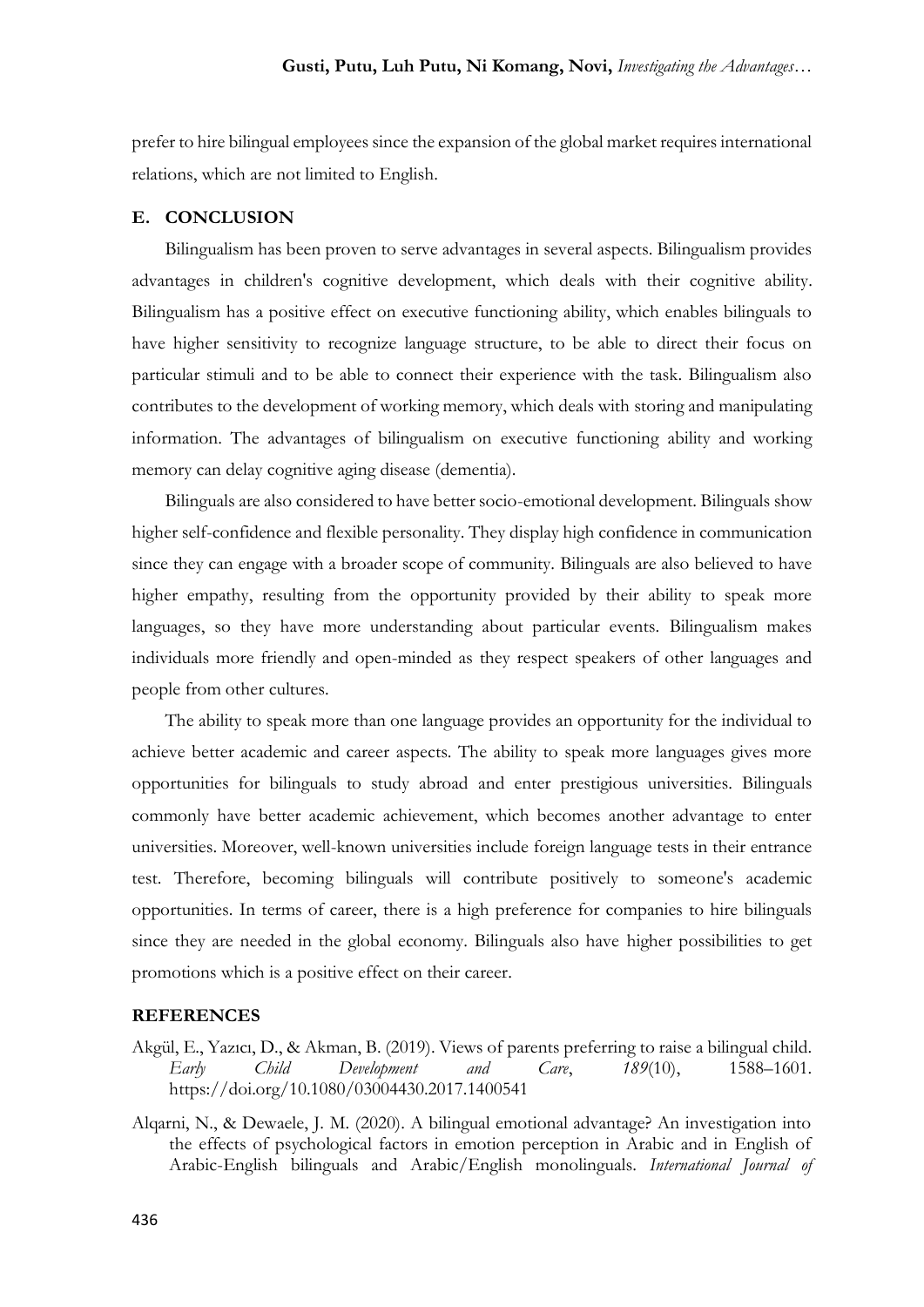*Bilingualism*, *24*(2), 141–158. https://doi.org/10.1177/1367006918813597

- Al-Shujairi, Y. B. J., Buba, J. A. A., & Ya'u, M. S. (2015). Relationship between the onset age of bilingualism and development of cognitive control among Nigerians. *Advances in Language and Literary Studies*, *7*(1). https://doi.org/10.7575/aiac.alls.v.7n.1p.114
- Altman, C., Goldstein, T., & Armon-Lotem, S. (2018). Vocabulary, metalinguistic awareness and language dominance among bilingual preschool children. *Frontiers in Psychology*, *9*(OCT), 1–16. https://doi.org/10.3389/fpsyg.2018.01953
- Antoniou, M. (2019). The Advantages of Bilingualism Debate. *Annual Review of Linguistics*, *5*(August 2018), 395–415. https://doi.org/10.1146/annurev-linguistics-011718-011820
- Ariantini, K. P., Suwastini, N. K. A., Adnyani, N. L. P. S., Dantes, G. R., & Jayantini, I. G. A. S. R. (2021). Integrating social media into English language learning: how and to what benefits according to recent studies. *NOBEL: Journal of Literature and Language Teaching, 12*(1), 91-111.
- Baker, C. (2002). *The care and education of young bilinguals: An introduction for professionals*. Cambrian Printers Ltd.
- Blangsinga, G. W. K. A. A., Suwastini, N. K. A., Lasmawan, I. W., Adnyani, N. L. P. S., & Rusnalasari, Z. D. (2021). Patriarchal binary oppositions in narrative texts included in English textbook for Senior High School in Indonesia. *Proceedings of the 2nd International Conference on Technology and Educational Science (ICTES 2020)*, *540*(Ictes 2020), 135–141. https://doi.org/10.2991/assehr.k.210407.227
- Blom, E., Boerma, T., Bosma, E., Cornips, L., & Everaert, E. (2017). Cognitive advantages of bilingual children in different sociolinguistic contexts. *Frontiers in Psychology*, *8*. https://doi.org/10.3389/fpsyg.2017.00552
- Bodig, E., Toivo, W., & Scheepers, C. (2020). Investigating the foreign language effect as a mitigating influence on the 'optimality bias' in moral judgements. *Journal of Cultural Cognitive Science*, *4*(2), 259–273. https://doi.org/10.1007/s41809-019-00050-4
- Butvilofsky, S. A., & Gumina, D. (2020). The possibilities of bilingualism: Perceptions of bilingual learners in Arizona. *Bilingual Research Journal*, *00*(00), 1–16. https://doi.org/10.1080/15235882.2020.1781295
- Chamorro, G., & Janke, V. (2020). Investigating the bilingual advantage: the impact of L2 exposure on the social and cognitive skills of monolingually-raised children in bilingual education. *International Journal of Bilingual Education and Bilingualism*, *0*(0), 1–17. https://doi.org/10.1080/13670050.2020.1799323
- Chen, X., & Padilla, A. M. (2019). Role of bilingualism and biculturalism as assets in positive psychology: Conceptual dynamic GEAR model. *Frontiers in Psychology*, *10*. https://doi.org/10.3389/fpsyg.2019.02122
- Chibaka, E. F. (2018). Advantages of Bilingualism and Multilingualism: Multidimensional Research Findings. *Multilingualism and Bilingualism*. https://doi.org/10.5772/intechopen.74625
- Cioè-Peña, M. (2020). Bilingualism for students with disabilities, deficit or advantage?: Perspectives of Latinx mothers. *Bilingual Research Journal*, *43*(3), 253–266. https://doi.org/10.1080/15235882.2020.1799884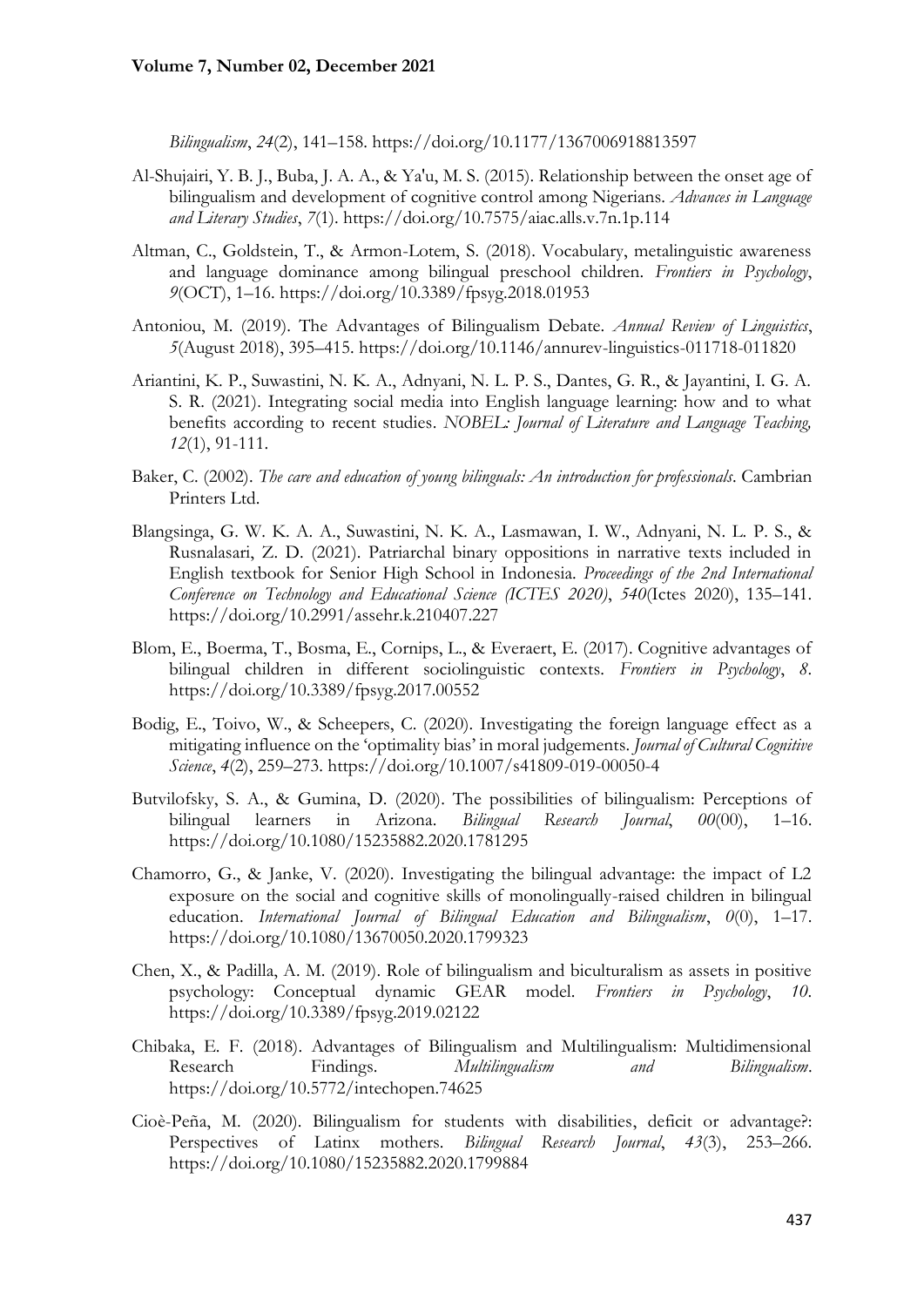- Cox, S. R., Bak, T. H., Allerhand, M., Redmond, P., Starr, J. M., Deary, I. J., & MacPherson, S. E. (2016). Bilingualism, social cognition and executive functions: A tale of chickens and eggs. *Neuropsychologia*, *91*, 299–306. https://doi.org/10.1016/j.neuropsychologia.2016.08.029
- Daubert, E. N., & Ramani, G. B. (2019). Math and memory in bilingual preschoolers: the relations between bilingualism, working memory, and numerical knowledge. *Journal of Cognition and Development*, *20*(3), 314–333. https://doi.org/10.1080/15248372.2019.1565536
- De Cat, C., Gusnanto, A., & Serratrice, L. (2018). Identifying a threshold for the executive function advantage in bilingual children. *Studies in Second Language Acquisition*, *40*(1), 119– 151. https://doi.org/10.1017/S0272263116000486
- Ebsworth, M. E., Ebsworth, T. J., & Cai, C. (2018). English acquisition in Puerto Rico: Teachers' insights. *Bilingual Research Journal*, *41*(1), 69–88. https://doi.org/10.1080/15235882.2017.1413441
- Ee, J. (2019). Bamboo bridges or barriers? Exploring advantages of bilingualism among Asians in the U.S. labor market through the lens of superdiversity. *Bilingual Research Journal*, *42*(2), 252–268. https://doi.org/10.1080/15235882.2019.1601141
- El-Dakhs, D. A. S., & Altarriba, J. (2018). The distinctiveness of emotion words: Does It hold for foreign language learners? the case of Arab EFL learners. *Journal of Psycholinguistic Research*, *47*(5), 1133–1149. https://doi.org/10.1007/s10936-018-9583-6
- El-Dakhs, D. A. S., & Altarriba, J. (2019). How do emotion word type and valence influence language processing? the case of Arabic–English Bilinguals. *Journal of Psycholinguistic Research*, *48*(5), 1063–1085. https://doi.org/10.1007/s10936-019-09647-w
- Gándara, P. (2018). The economic value of bilingualism in the United States. *Bilingual Research Journal*, *41*(4), 334–343. https://doi.org/10.1080/15235882.2018.1532469
- George, M. W. (2008). *The element of library research: What every student needs to know*. Princeton University Press.
- Grundy, J. G., & Timmer, K. (2017). Bilingualism and working memory capacity: A comprehensive meta-analysis. *Second Language Research*, *33*(3), 325–340. https://doi.org/10.1177/0267658316678286
- Guðmundsdóttir, M. D., & Lesk, V. E. (2019). Does the bilingual advantage extend to trilingualism? *International Journal of Multilingualism*, *16*(4), 549–562. https://doi.org/10.1080/14790718.2019.1617717
- Hopewell, S., & Butvilofsky, S. (2016). Privileging bilingualism: Using biliterate writing outcomes to understand emerging bilingual learners' literacy achievement. *Bilingual Research Journal*, *39*(3–4), 324–338. https://doi.org/10.1080/15235882.2016.1232668
- Howard, K., Gibson, J., & Katsos, N. (2020). Parental perceptions and decisions regarding maintaining bilingualism in autism. *Journal of Autism and Developmental Disorders*, *51*(1), 179– 192. https://doi.org/10.1007/s10803-020-04528-x
- Hsin, L., & Snow, C. (2017). Social perspective-taking: a benefit of bilingualism in academic writing. *Reading and Writing*, *30*(6), 1193–1214. https://doi.org/10.1007/s11145-016-9718- 9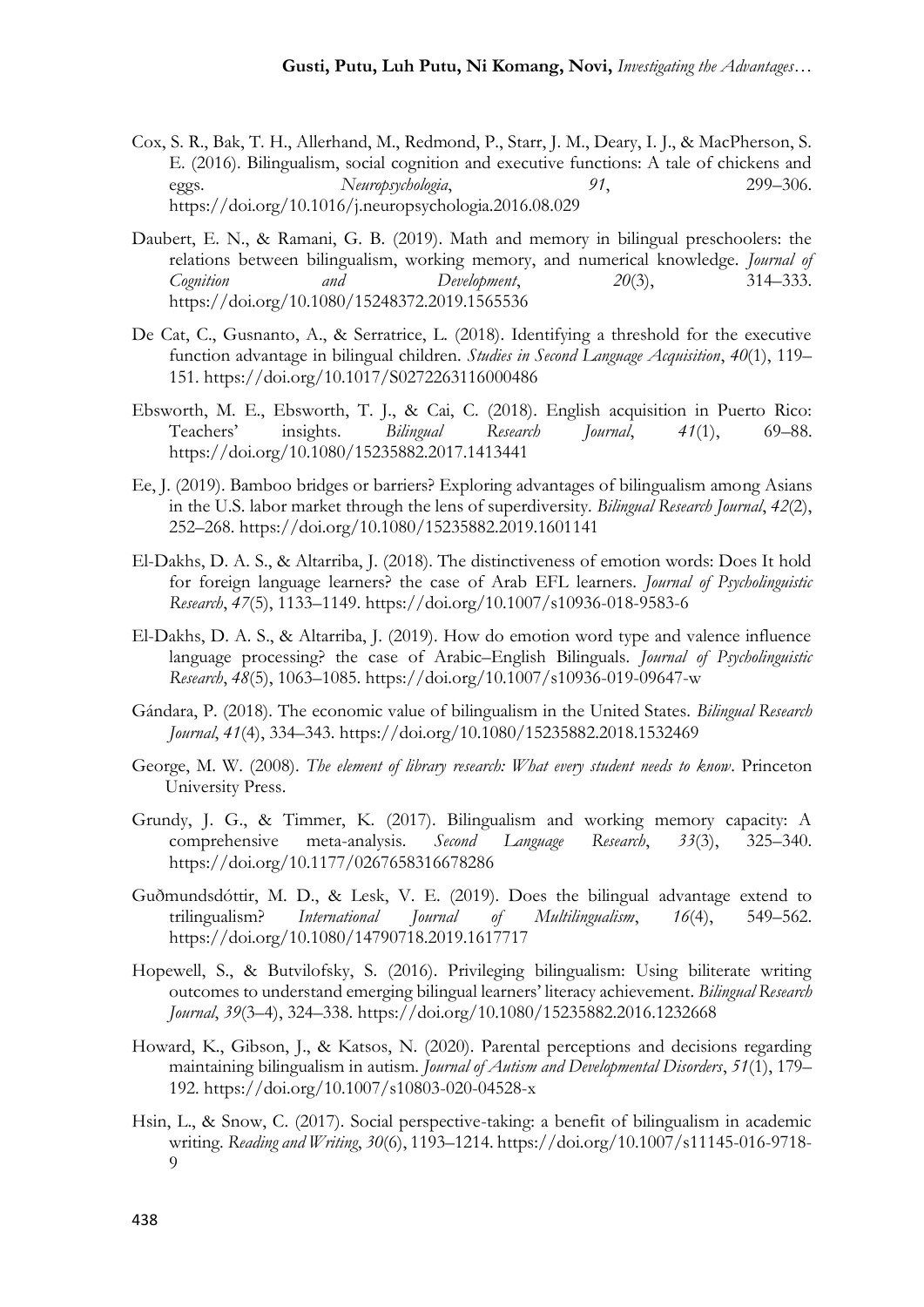- Huang, K. (2020). Does critical period affect bilingual advantage for working memory and metacognition? *Journal of Education and Learning*, *9*(6), 1. https://doi.org/10.5539/jel.v9n6p1
- Hutapea, J. V., & Suwastini, N. K. A. (2019). Using short films for teaching English while building characters. *Lingua Scientia, 26*(1), 33-37.
- Kalashnikova, M., Pejovic, J., & Carreiras, M. (2020). The effects of bilingualism on attentional processes in the first year of life. *Developmental Science*, *24*(2), 0–2. https://doi.org/10.1111/desc.13011
- Khabirova, N. M., & Abrosimova, G. A. (2016). The phenomenon of bilingualism in current stage. *International Journal of Humanities and Cultural Studies,* 74-80.
- Kopečková, R. (2016). The bilingual advantage in L3 learning: a developmental study of rhotic sounds. *International Journal of Multilingualism*, *13*(4), 410–425. https://doi.org/10.1080/14790718.2016.1217605
- Kroll, J. F., & Dussias, P. E. (2018). Development of Residents of The US. *Foreign Language Annals*, *50*(2), 248–259. https://doi.org/10.1111/flan.12271.
- Lee, M., Shetgiri, R., Barina, A., Tillitski, J., & Flores, G. (2015). *Raising Bilingual Children. Hispanic Journal of Behavioral Sciences, 37(4), 503–521.* doi:10.1177/0739986315602669
- Lindholm-Leary, K. (2016). Students' perceptions of bilingualism in Spanish and Mandarin dual-language programs. *International Multilingual Research Journal*, *10*(1), 59–70. https://doi.org/10.1080/19313152.2016.1118671
- Listiani, N. K. M., Suwastini, N. K. A., Dantes, G. R., Adnyani, N. L. P. S., & Jayantin, I. G. A. S. R. (2021). YouTube as Digital Learning Resources for Teaching Bilingual Young Learners. *Proceedings of the 2nd International Conference on Technology and Educational Science (ICTES 2020)*, *540*(Ictes 2020), 156–162. https://doi.org/10.2991/assehr.k.210407.230
- Lukasik, K. M., Lehtonen, M., Soveri, A., Waris, O., Jylkkä, J., & Laine, M. (2018). Bilingualism and working memory performance: Evidence from a large-scale online study. *PLoS ONE*, *13*(11), 1–16. https://doi.org/10.1371/journal.pone.0205916
- Maheswari, P.A.M., Adnyani, N.L.P.S., & Suwastini, N.K.A. (2020). Interlanguage analysis on indonesian EFL learners ' compositions. *Lingua Didaktika: Jurnal Bahasa Dan Pembelajaran Bahasa*, *14*(2), 121–131. https://doi.org/10.24036/ld.v14i2.108643
- Manik, N. P. I. M. C., & Arie Suwastini, N. K. (2020). Analyzing grammatical error in students' recount text writing in Junior High School. *Humanis*, *24*(3), 238. https://doi.org/10.24843/jh.2020.v24.i03.p02
- Marlina, L. (2016). Bilingualism and bilingual experiences: A case of two Southeast Asian female students Deakin University. *Lingua Didaktika, 10*(2).
- Miles, M. B., Huberman, A. M., & Saldana, J. (2014). *Qualitative data analysis, a methods sourcebook* (3rd Ed.). Sage Publications.
- Nguyen, T. T. T., & Hamid, M. O. (2018). Bilingualism as a resource: language attitudes of Vietnamese ethnic minority students. *Current Issues in Language Planning*, *19*(4), 343–362. https://doi.org/10.1080/14664208.2017.1337922
- Nicoladis, E., Charbonnier, M., Popescu, A., Elizabeth, M., Weil, O., Weil, M., Yow, W. Q.,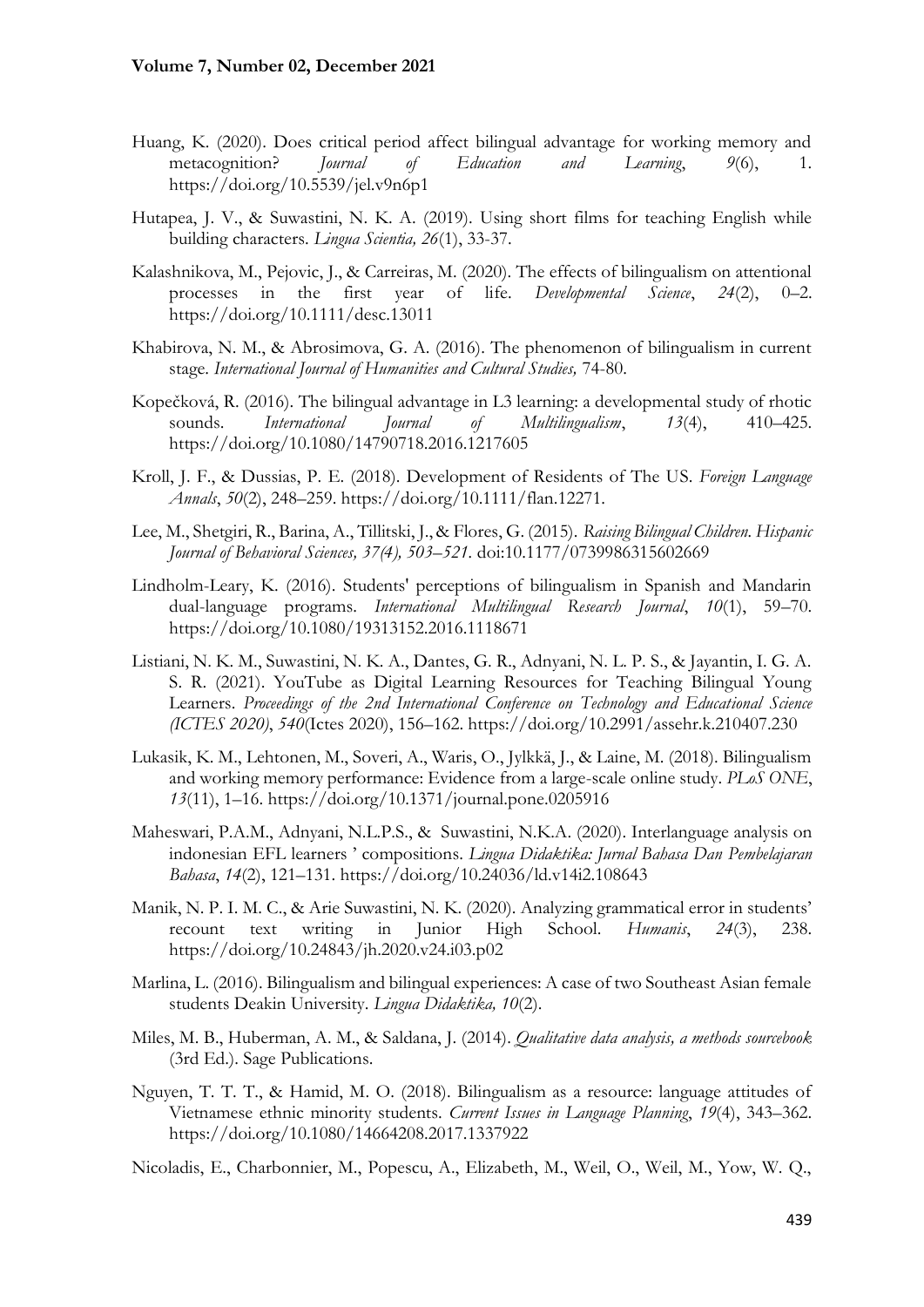Markman, E. M., Rubio-Fernández, P., Yow, W. Q., Markman, E. M., Carlson, S. M., Moses, L. J., Claxton, L. J., Ganesee, F., Tucker, G. R., Lambert, W. E., & Schroeder, S. R. (2016). Second language / bilingualism at an early age with emphasis on its impact on early socio-cognitive and socio-emotional development. *Frontiers in Communication*, *3*(3), 1– 5. https://www.frontiersin.org/article/10.3389/fcomm.2018.00036/full

- Poarch, G. J., & Krott, A. (2019). A bilingual advantage? An appeal for a change in perspective and recommendations for future research. *Behavioral Sciences*, *9*(9). https://doi.org/10.3390/bs9090095
- Pransiska, R. (2017). Benefits of bilingualism in early childhood: a booster of teaching English to young learners. *Proceeding of 3rd* International Conference on Early Childhood Education (ICECE-16)*, Advances in Social Science, Education and Humanities Research (ASSEHR).* https://doi.org/10.2991/icece-16.2017.68
- Puspawati, N. W. N., Suwastini, N. K. A., Hutapea, J. V., Dantes, G. R., & Adnyani, N. L. P. S. (2021). Consumption and production of short film: toward the conceptualization of multimodal language learning for developing 6Cs skills in the digital age. *Journal of Physics: Conference Series*, *1810*(1). https://doi.org/10.1088/1742-6596/1810/1/012054
- Reichert, F., Zhang, D. (James), Law, N. W. Y., Wong, G. K. W., & de la Torre, J. (2020). Exploring the structure of digital literacy competence assessed using authentic software applications. *Educational Technology Research and Development*, *68*(6), 2991–3013. https://doi.org/10.1007/s11423-020-09825-x
- Samuel, S., Roehr-Brackin, K., Pak, H., & Kim, H. (2018). Cultural effects rather than a bilingual advantage in cognition: A review and an empirical study. *Cognitive Science*, *42*(7), 2313–2341. https://doi.org/10.1111/cogs.12672
- Sari, P. P. N., Budasi, I. G., Adnyani, N. L. P. S., & Suwastini, N. K. A. (2021). the error analysis of interlingual and intralingual interferences of the students: a case study of tourism study program. *Lentera Pendidikan : Jurnal Ilmu Tarbiyah Dan Keguruan*, *24*(1), 69. https://doi.org/10.24252/lp.2021v24n1i7.
- Senawati, J., Suwastini, Ni Komang A., Jayantini, I Gusti A.S.R., Adnyani, Ni Luh P. S., Artini, N, N. (2021). The Benefits of Reading Aloud for Children: A Review in EFL Context. *IJEE (Indonesian Journal of English Education), 8(*1), 73-100. doi:10.15408/ijee.v8i1.19880
- Serra, M. R. (2017). The Bilingual World: A Study on Bilingualism and its Cognitive Effects. *Article*, 6-11.
- Suwastini, N.K.A., & Yukti, W. G. S. (2017). Errors analysis in short biography text written by the 11th grade students of a vocational high school in Singaraja. *International Journal of Language and Literature*, *1*(1), 1. https://doi.org/10.23887/ijll.v1i1.9612
- Suwastini, N. K. A, Wiraningsih, P., & Sri Adnyani, N. L. P. (2020). An analysis of interlanguage among EFL students' speech production in English microteaching class. *Asian EFL Journal*, *27*(45), 66–89.
- Suwastini, N. K. A., Rinawati, N. K. A., Jayantini, I. G. A. S. R., & Dantes, G. R. (2021a). Differentiated instruction across EFL classrooms: A conceptual review. *TELL-US Journal*, *7*(1), 14–41.
- Suwastini, N. K. A., Ersani, N. P. D., Padmadewi, N. N., & Artini, L. P. (2021b). Schemes of scaffolding in online education. *RETORIKA: Jurnal Ilmu Bahasa*, *7*(1), 10–18.